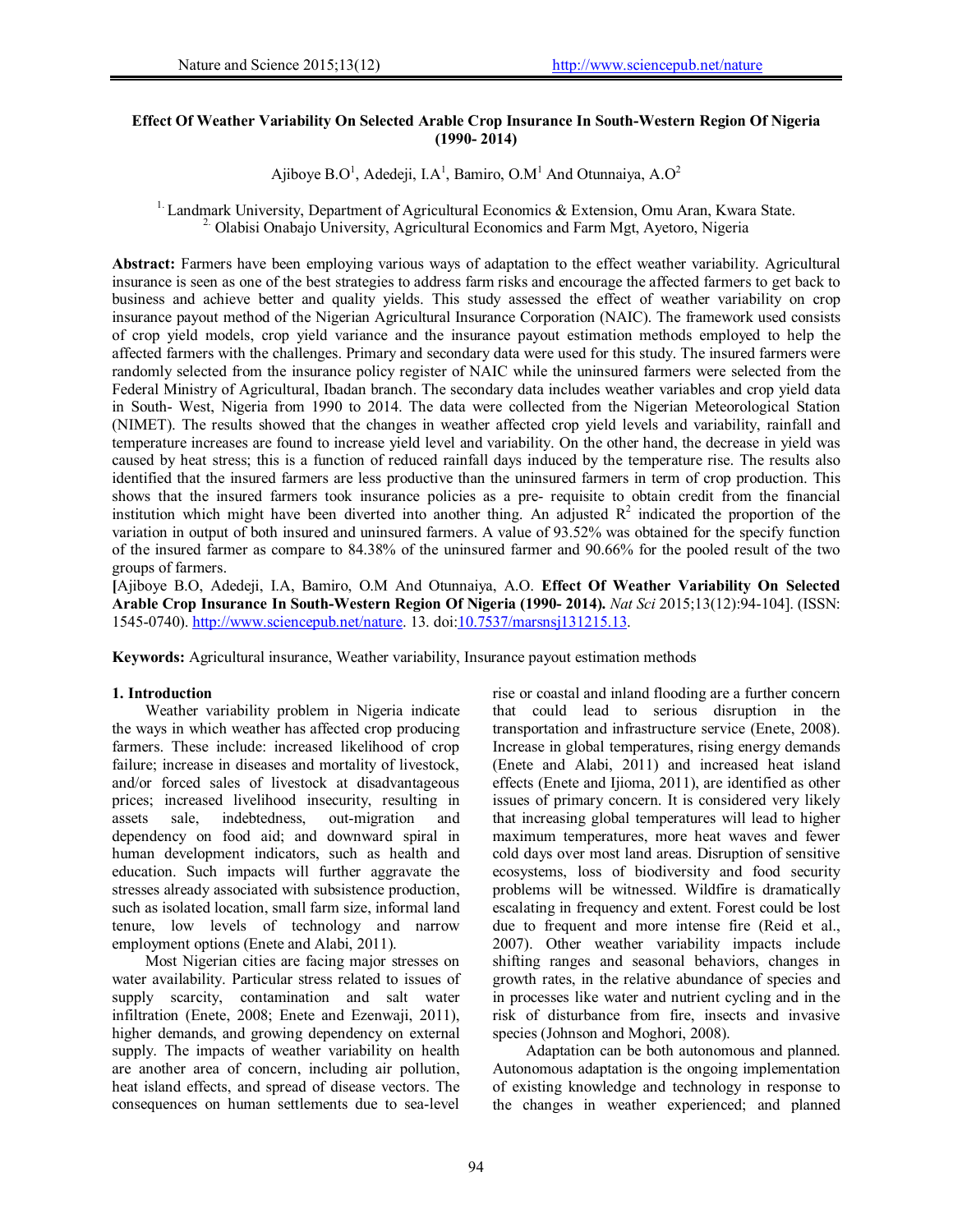adaptation is the increase in adaptive capacity by mobilizing institutions and policies to establish or strengthen conditions that are favourable to effective adaptation and investment in new technologies and infrastructure. Autonomous adaptations are highly relevant to smallholder farmers. Mostly located in areas of ecological fragility, they tend to have an extensive knowledge base to draw upon in coping with adverse environmental conditions and shocks. Autonomous adaptation options can be, for example: changing inputs such as crop varieties and/or species and using inputs with increased resistance to heat shock and drought; altering fertilizer rates to maintain grain or fruit quality consistent with the climate; and altering amounts and timing of irrigation and other water management practices; making wider use of technologies to 'harvest' water, to conserve soil moisture (e.g. crop residue retention) and to use water more effectively in areas where there is a decrease in rainfall; utilizing water management to prevent water logging, erosion and nutrient leaching in areas where there is an increase in rainfall; altering the timing or location of cropping activities; diversifying income by integrating into farming activities additional activities such as livestock raising; and using seasonal weather forecasting to reduce production risk. However, while many of these measures are effective against a degree of climatic variability, they may become insufficient in the face of accelerating weather variability; therefore a longer-term planned approach for adaptation is therefore needed to secure sustainable livelihoods of farmers. It has to incorporate additional information, technologies and investments, infrastructures and institutions and integrate them with the decisionmaking environment. Insurances, safety nets and cash transfers to reduce vulnerability to shocks are also part of the solution.

# **2. Empirical Related Literatures**

Petit-Maire (1992) opined that if the increase in precipitation should be associated with increased rainfall intensity, then a quality and quantity of soil and water resources would decline, for instance through increased run off and erosion, increased land degradation processes and a higher frequency of floods and possibly droughts. Drought is one of the side effects of climate variability.

According to Ake *et al*. (2001) it is a creeping phenomenon, characterized by extended period with rainfall below average, prolonged periods of dryness, high temperature and evapotranspiration, very low humidity, and reduced stream flow as well as reservoir water level. Kebbi, Sokoto, Katsina, Kano, Jigawa, Borno, Gombe, Adamawa and Niger are the states prone to drought in Nigeria. Madiyazhagan *et al*. (2004) carried out a study on water and high temperature stress effects on crop production in Australia, they observed that high temperature (greater than 38º C) compounded by water stress occurring at the same time decrease kernel set under dry land environments. Akintola (2011) in a study on the comparative analysis of the distribution of rainy days in different ecological zones observed that the rainy days in the Southern zone shows relatively less variability than those in the central (middle belt) and the Northern zones.

Adeleke and Goh (1980), climate is the average atmospheric conditions of an area over a considerable time. It involves systematic observation, recording and processing of the various elements of climate such as rainfall, temperature, humidity, air pressure, winds, clouds and sunshine before standardization of the climatic means or averages can be arrived at. In a study on crop yield variability as influenced by climate, Chi-Chung *et al*. (2004) submitted that precipitation and temperature are found to have opposite effects on yield levels and variability of corn (maize). Furthermore, they reasoned that more rainfall can cause yield levels to rise, while decreasing yield variance and that temperature has a reverse effect on some crop production. Bancy (2000) study on the influence of weather variability on maize production in semi-humid and semi-arid areas of Kenya explained that in order to counter the adverse effects of climate change in maize production, it might be necessary to use early maturing cultivars and practice early planting.

The impact could, however, be measured in terms of effects on crop growth, availability of soil water, soil erosion, incident of pest and diseases, sea level rises and decrease in soil fertility (Adejuwon, 2004). The issue of weather variability has become more threatening not only to the sustainable development of socio-economic and agricultural activities of any nation but to the totality of human existence (Adejuwon 2010). As further explained by Adejuwon, the effect of weather variability implies that the local weather variability which people have previously experienced and adapted to is changing and this change is observed in a relatively great speed. The threat that weather variability pose to agricultural production does not only cover the area of crop husbandry but also includes livestock and in fact the total agricultural sector. African farmers also depend on livestock for income, food and animal products (Benin, 2007).

Weather affects livestock both directly and indirectly (Adams *et al*. 1999; Manning and Nobrew, 2001). Direct effects of climate variables such as air, temperature, humidity, wind speed and other climate factors influence animal performance such as growth, milk production, wool production and reproduction. Climate can also affect the quantity and quality of feed stuffs such as pasture, forage, and grain and also the severity and distribution of livestock diseases and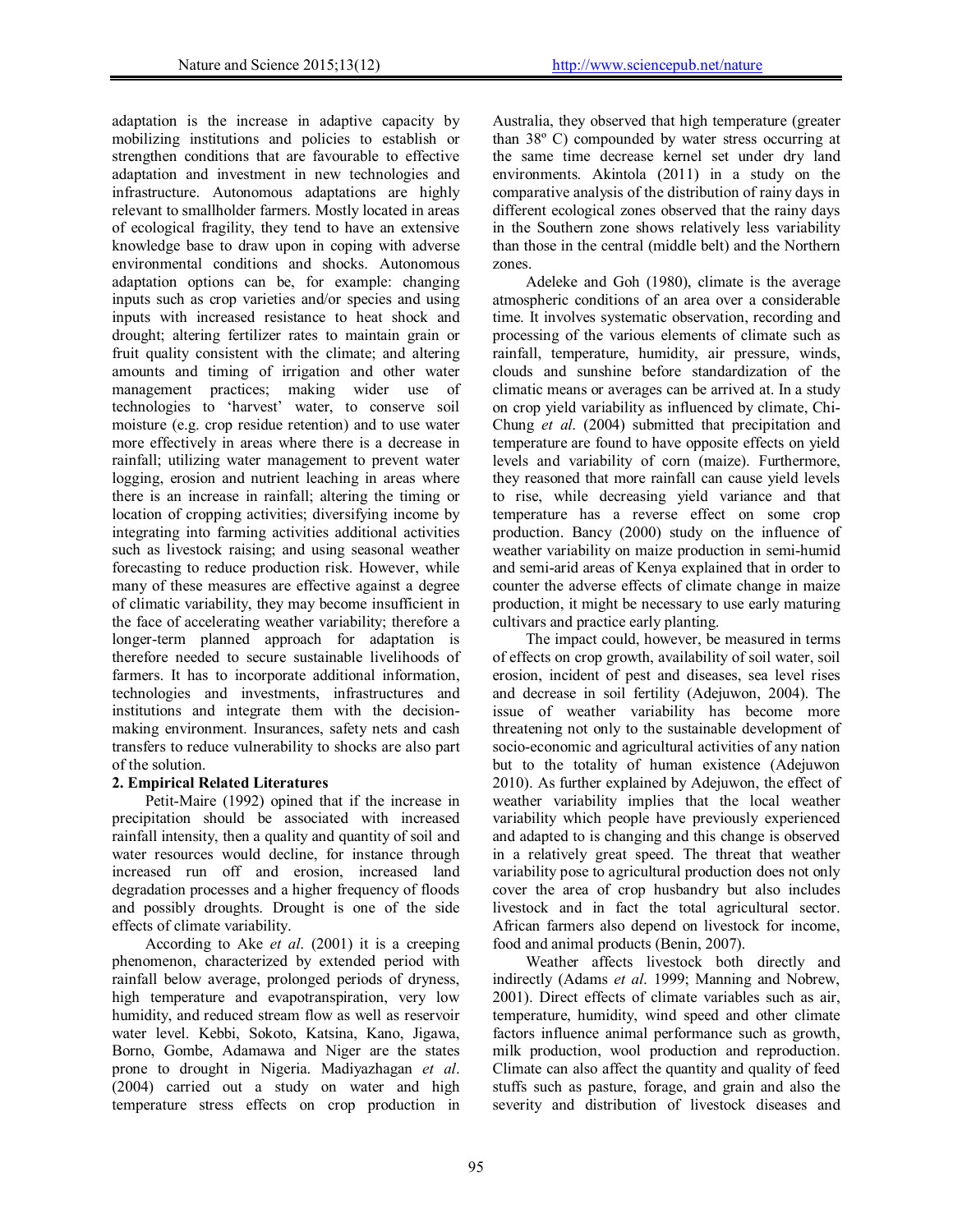parasite (Niggol and Mendelsohn, 2008). The northeast region of Nigeria is increasingly becoming an arid environment at a very fast rate per year occasioned by fast reduction in the amount of surface water, flora and fauna resources on land (Obioha, 2008). Consistent reduction in rainfall leads to a reduction in the natural regeneration rate of land resources (Fasona and Omojola 2005). This makes people to exploit more previously undisturbed lands leading to depletion of the forest cover and increase on sand dunes/Aeolian deposits in the northern axis of Nigeria. Climate change is the most severe problem that world is facing today. It has been suggested that it is a more serious threat than global terrorism (King 2004). The southern area of Nigeria largely known for high rainfall is currently confronted by irregularity in the rainfall and temperature is gradually increasing in the Guinea savannah zone of the country. In addition, the northern zone faces the threat of desert encroachment (FME 2011).

### **3. Methodology**

Both primary and secondary data are used for this study. The primary data include socio-economic characteristics of both insured and uninsured farmers' their production and insurance information. This information was obtained through interview schedule and administration of a structured questionnaire. The secondary data cover weather related data such as rainfall and temperature as well as state-level data on food crop production in from 1990- 2014.

Data on weather variables were obtained from Nigerian Meteorological Station (NIMET) Lagos State branch while food production data were be obtained from Osun State Agricultural Development Programme (OSSADEP).

The summary statistics of the crop production in Osun state is represented in table 1 below.

|                 | Unit             | Mean  | St.Dev | Min  | Max   |
|-----------------|------------------|-------|--------|------|-------|
| Cassava yield   | Tons/ha          | 9.69  | 1.22   | 7.03 | 11.87 |
| Cowpea yield    | Tons / ha        | 0.69  | 0.17   | 0.28 | 0.99  |
| Cocoyam yield   | Tons/ha          | 3.85  | 1.46   | 0.42 | 5.70  |
| Maize yield     | Ton/ha           | 1.54  | 0.41   | 0.61 | 2.76  |
| Melon yield     | Ton/ha           | 0.59  | 0.29   | 0.23 | 1.41  |
| Okro yield      | Tons/ha          | 1.37  | 0.49   | 0.5  | 2.45  |
| Sorghum yield   | Tons/ha          | 1.05  | 0.28   | 0.68 | 1.89  |
| Pepper yield    | Ton /ha          | 1.71  | 0.57   | 0.1  | 2.31  |
| Tomato yield    | Tons/ha          | 2.55  | 0.83   | 0.97 | 4.68  |
| Yam yield       | Tons /ha         | 13.24 | 2.57   | 9.37 | 18.89 |
| Vegetable yield | Tons/ha          | 1.62  | 0.69   | 0.54 | 3.49  |
| Trend           |                  | 11    | 6.20   |      | 21    |
| Temperature     | $\mathrm{^{0}C}$ | 31.75 | 0.47   | 30.9 | 33.3  |
| Rainfall        | Mm               | 114.5 | 37.3   | 75.4 | 221.1 |

**Table 1: The descriptive statistics of Crop Production 1990 and 2014** 

Source: Osun State Crop Production Data

### **Model Specification**

The Just-Pope production function was estimated from panel data relating yield to exogenous variables. This procedure estimates the impacts of the exogenous variables on yield levels and the variance of yield. Following Just and Pope (1979) and Saha et.al this study estimate production functions of the form:

$$
Y = f(X, \beta) + h(X, \alpha)\varepsilon
$$
 (1)

Where *Y* is crop yield (cowpea, sorghum, cassava, maize, cocoyam, okro, pepper, cassava, vegetable, melon and yam), *f(≡)* is an average production function, and X is a set of independent explanatory variables (climate, location, and time period). The functional form  $h(≡)$  for the error term ui, is an explicit form for heteroskedastic errors, allowing estimation of variance effects.

Estimates of the parameters of  $f(\equiv)$  give the average effect of the independent variables on yield, while  $h(≡)$  gives the effect of each independent variable on the variance of yield. The interpretation of the signs on the parameters of  $h(≡)$  are straightforward. If the marginal effect on yield variance of any independent variable is positive, then increases in that variable increase the standard deviation of yield, while a negative sign implies increases in that variable reduces yield variance.

The basic model is thus specified as:

$$
y_{it} = \exp(\alpha_0 + \sum_{k=1}^k \alpha_k x_{kit}) + \varepsilon_{it} \sqrt{\beta_0 + \sum_{m=1}^m \beta_m x_{mit}}
$$
  
.................(2)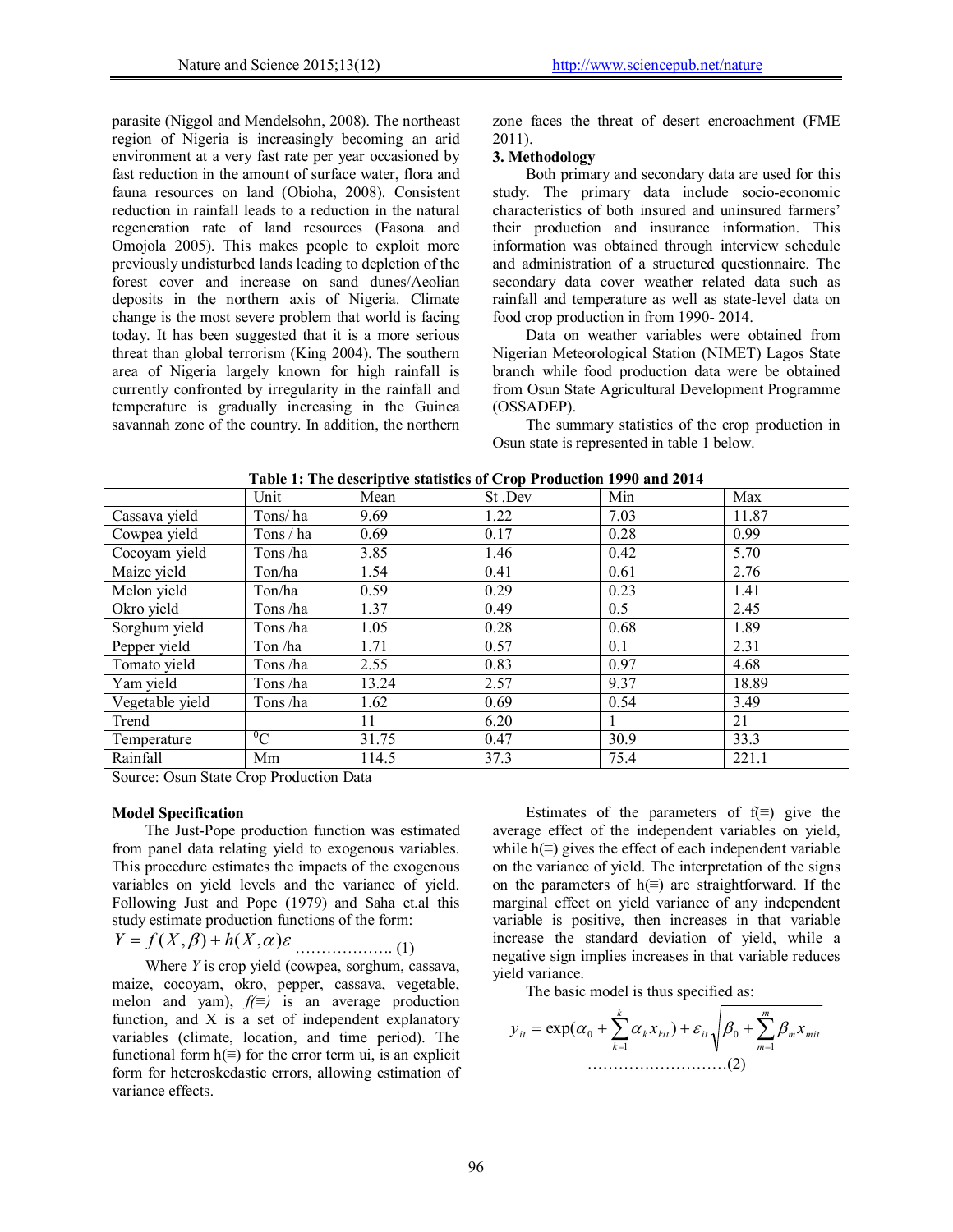Where  $\mathcal{Y}_{it}$  is the crop output in region  $i$  at time  $t$  $\cdot$ <sup>*x*<sub>kit</sub></sup> is the input quantity of factor  $\overline{k}$  in region  $\overline{i}$  at time *t*, and  $\alpha_j$ ,  $j = 0,1, \ldots, k$ , are the parameters to be estimated.  $x_{mit}$  denotes a factor which can influence the risk level and  $\beta_m$  is the corresponding coefficient.  $\epsilon$  In turn is a stochastic disturbance term following the standard normal distribution. Thus, we find that the expected output (often also referred to as mean output) and the variance of output are determined by separate functions, which can algebraically be denoted as

$$
E(y_{it}) = \exp(\alpha_0 + \sum_{k=1}^k \alpha_k x_{kit})
$$
  
and  

$$
V(y_{it}) = \beta_0 + \sum_{m=1}^m \beta_m x_{mit}
$$
 (3)

Given the assumption that production risk in this framework takes the form of heteroskedasticity in the production function, the second term on the right-hand side of equation (2) can be interpreted as a heteroskedastic error term for the purpose of estimation.

#### **Module for insurance payout estimation**

A simple insurance scheme (Ray 1967; Hazell et al. 1986; Abbaspour 1994) was used to simulate the insurance payout in the state. The insurance payout in the *i*th state in *j*th year, is as follows:

*Payout*<sub>*i,j*</sub> = 
$$
\nabla Y_{i,j} \times Area_{i,j} \times P\_crop
$$
 (6)  
Payout *i, j*, is given by the functions of the insured

yield loss,  $\nabla Y_{i,j}$  is change in output crop in jth year.

 $Area_{i,j}$  = production/yield and price of crop, P crop while i represent crop and j represent year.

### **Model of production practices by insured and uninsured farmers.**

To assess the operation of Nigerian Agricultural Insurance cooperation this study use econometric analysis as a basis to compare production practices between insured and uninsured farmers in the study area. Production functions project a physical relationship between inputs or factors of production and the resulting farm output represented as the dependent variable. A typical production function can be implicitly represented as  $Q = f(X)$  where Q is the homogeneous output representing the endogenous variable and X, then-dimensional vector of homogeneous inputs represented as explanatory variables. For this study different functional forms were tested on the cross-sectional data collected, but the **Cobb-Douglas** function was chosen as the basis of result presentation because it enjoys a wider application in this type of study and because of the added information implied by its parameter estimates. It has been emphasized that linear and quadratic functions which were commonly used as alternatives are better suited to the analysis of experimental data than to the analysis of cross-sectional data

The statistical estimates obtained were used to compare production performance between the identified groups of respondents. The function is thus used to examine production performance and resource productivity between insured and uninsured farmers.

The Cobb-Douglas function can be implicitly presented as:

$$
Q = AX^b X^{(1-b)}
$$

 **……………………….** (7) Where **A** is a positive constant term and *b* a positive fraction. **Q** and **X** are the variables, the relationship between which are examined by the equation. However, in order to specify the equation, the above implicit equation must be explicitly expressed by taking the log transformation of both sides as shown below;

# $\ln Q = \beta_0 + \beta_1 \ln X_1 + \beta_2 \ln X_2 + \dots + \beta_9 \ln X_9 + \mu$

**……………….** (8)

Where the respective variables in the equation are represented as follows:

**Q** is the dependent variable is the value of the farm output; value of planting seeds, *X1* and capital borrowed or used  $(X2)$ , fertilizer  $(X3)$  and farm size  $(X4)$  and value of labour employed on the farm  $(X5)$ . Other variables include expenditure on agro-chemicals such as herbicides and pesticides *(X6),* expenditure on farm asset  $(X7)$ , value of farm assets  $(X8)$  and  $(X9)$ , a dummy variable used to represent the holding of an

insurance policy.  $\beta_0$ ,  $\beta_1$  ...  $\beta_9$ , are the parameters (coefficients) to be estimated that respectively measured the relationship between the inputs and output in the production process, for the ninth inputs.  $\mu$  is the error term which is assumed to be normally distributed with mean zero and constant variance. *ln* is the natural logarithm of the respective variables included in the equation. The essence of the log transformation is in recognition of the existence of error in the included variables, by the transformation the error is made to be nearly and normally distributed without any pattern in its relationship.

# **4. Results And Discussion**

# **Trend of Crop Production**

Over the entire analysis period  $(1990 - 2014)$ , the dominant crops produced were yam, cassava, sorghum,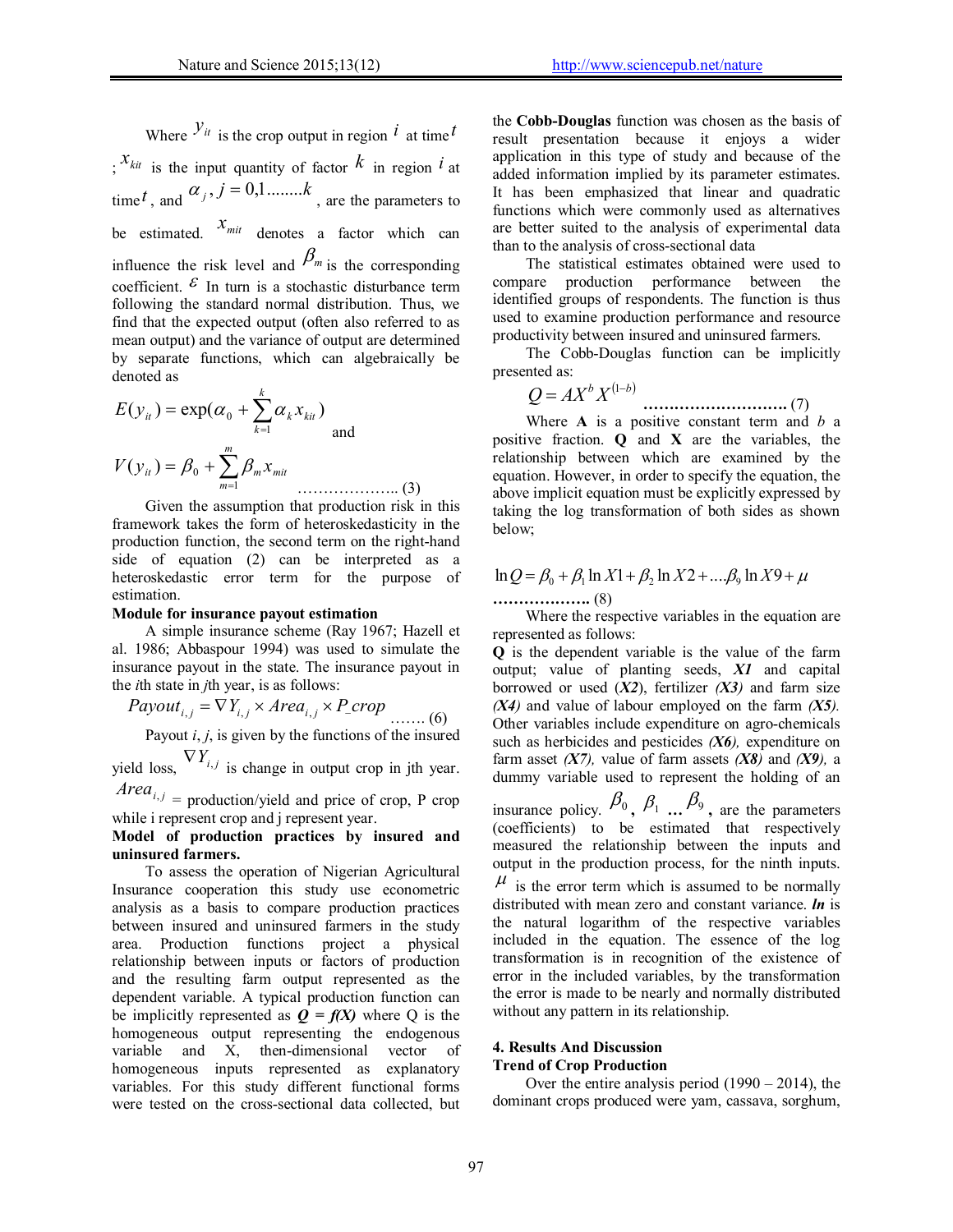cowpea, cocoyam, melon, maize, tomato, vegetable, Okro and pepper. A higher yield of yam and cassava with 9.37- 18.89 tonnes per hectares and 7.03-11.87 tonnes per hectare respectively was recorded in Osun state in the year 1991 and 1992 with an average rainfall of 114.1mm and 31.6°C temperature (Olatunbosun, 1995).

The graph below in fig 1, shows that S.A.P still has greater influence on Cassava production until 1992, but rapidly decline thereafter and begin to fluctuate because of poor sales due to price instability. The trend reveals that Sorghum continued to rise and fall between 1990 to 2004, hoping that its increase during the period 2005 will be maintained but a drastic fall was experienced which is still on fluctuation up till today, probably because of high cost of human labour, lack of fertilizer or lack of modern farming equipment.

Cowpea increased after the mid-1995, and its average production became unpredictable since then because of crop damage and poor storage facilities, poor sales of food stuff due to price fluctuation, or government interventions.

Maize also showed a high rate of increase, but it started only at the end of the 2008.

Some variables which are responsible for this might are high cost of human labour, high cost of transport to the market/urban centers, and lack of fund/credit facilities. Olatunbosun (1995) emphasized that transportation, information dissemination, storage, food processing, and standardization problems are the main constraints and causes of fluctuation of food production especially in the rural areas of the country.



Fig 1: Trend of crop production in Osun State between 1990 and 2014

More recently, Fatulu (2007), Tunde (2007) and Yahaya (2009) indicated that transportation, poor credit accessibility, insecurity and high cost of human labour and farm inputs represent the most serious constraints to agricultural development in Nigeria. So varied are the reasons advanced for the instability of food crop production in the study area.

Olatona, (2007) explained that the bulk of food crop production in Nigeria takes place under the traditional system without the use of mechanical power. Such a peasant agricultural system is usually characterized by poverty. Holdings are small, simple implements are used to cultivate hectares of land and land fragmentation is on the increase. The existing fragmentation and fractionalization are not only due to land tenure system, but also to soil catena characteristics (Olawepo, 2008).

In view of these, it has been variously observed that the trend of food production appears to increase or decrease with increasing or decreasing gap between the rural and urban sectors of the economy which in turn is related to the increasing trend of rural-urban migration. In as much as a large proportion of food consumed in the urban centers are being produced in the rural areas, migration to the urban area will drastically decrease food crop production. In summary, most of the fluctuation of food crop production experienced in Osun State is as a result of inadequate modern farming equipment, scarcity of human labour or high cost of human labour, inadequate fertilizer, lack of funds or credit facilities, variation in climate variables like rainfall and temperature, high crop damage due to poor storage system, high cost of transport to urban centres, poor sales of food stuff due to price fluctuation,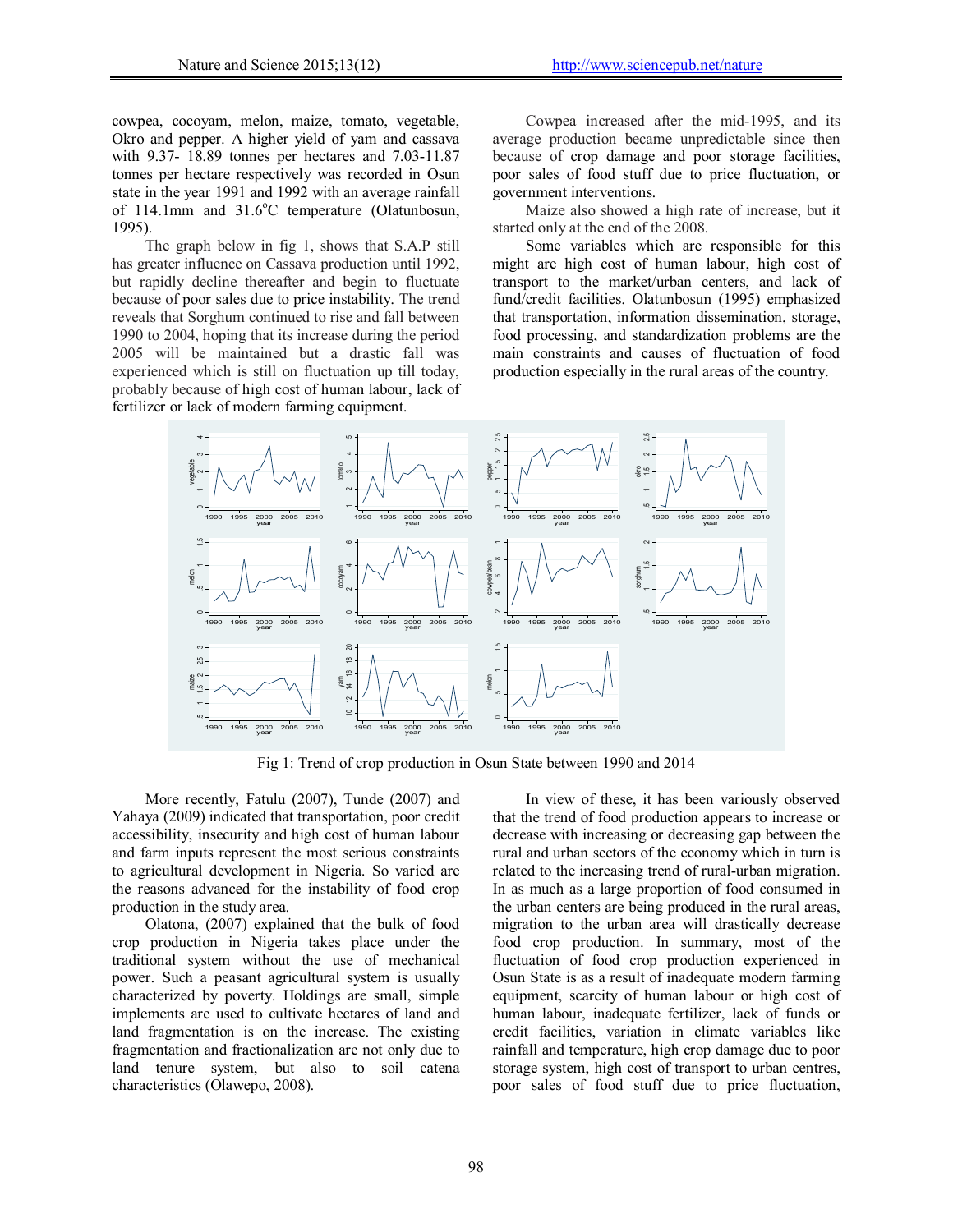problems of pests and diseases, poor accessibility to extension services etc.

**The Regression Result of Weather Variable and Crop Production** 

From the result in the table 2 below, the significant sign on temperature is negative for three crops (cassava, cowpea and sorghum), this indicates that this crop yield increases with more rainfall.

| Crop      | Temperature | Rainfall    | Year         | Constant    |
|-----------|-------------|-------------|--------------|-------------|
| Cassava   | $-0.7102$   | 0.40433     | 0.34459      | 9.8511      |
|           | $(-0.1674)$ | (0.5225)    | $(-1.043)$   | (0.7120)    |
| Cocoyam   | 0.33951     | $0.8122*$   | $0.13226*$   | $-9.4102$   |
|           | (1.578)     | (3.242)     | (3.250)      | $(-1.310)$  |
| Cowpea    | $-0.2760$   | $0.1909**$  | $0.1962*$    | 1.1226      |
|           | $(-1.040)$  | (2.312)     | (4.053)      | (7.169)     |
| Maize     | 0.13529     | 0.32788*    | $0.12455***$ | $-3.2360$   |
|           | (1.256)     | (4.265)     | (1.840)      | $(-0.9340)$ |
| Melon     | 0.8935      | $0.1472***$ | $0.2313*$    | 3.0453      |
|           | (1.113)     | (1.852)     | (2.951)      | (0.5467)    |
| Okro      | 0.50283     | $0.78550**$ | 0.39616*     | $-1.5479$   |
|           | (0.5325)    | (2.730)     | (2.662)      | $(-0.4749)$ |
| Pepper    | 0.2769      | 0.49785*    | $0.62799*$   | $-3.6299$   |
|           | (1.196)     | (3.582)     | (3.906)      | $(-1.007)$  |
| Sorghum   | $-0.4120*$  | 0.15304     | 0.14014      | 2.0861      |
|           | $(-71.38)$  | (0.1038)    | (0.1444)     | (1.450)     |
| Tomato    | 0.33199***  | $0.14560*$  | 0.70559*     | $-10.433$   |
|           | (1.650)     | (4.447)     | (4.208)      | $(-1.472)$  |
| Vegetable | 0.19374     | 0.2285      | 0.1850       | $-5.0972$   |
|           | (1.059)     | (0.8280)    | (0.7591)     | $(-0.8158)$ |
| Yam       | 0.27603     | $-0.94700$  | $-0.30241*$  | 15.73       |
|           | (0.5119)    | $(-0.8529)$ | $(-4.111)$   | (0.8139)    |

| Table 2: Estimated Parameter for average crop yield production (f(X,) under linear function |  |  |
|---------------------------------------------------------------------------------------------|--|--|
|                                                                                             |  |  |

**\*\*\* indicates significant at 10%, \*\* indicates significant at 5% level, \*indicate significant at 1%.** 

Yam and tomato have a positive significant for temperature which implies more yield with more temperature. For rainfall, the results shows that cocoyam, cowpea, melon, Okro, pepper and tomatoes have a high positive response to rainfall which means with more rainfall, the yield of these crops will increases. It is also observed that crops have a positive response with time trend, which indicates that if the amount of rainfall supplied increases with time, there is tendency for increase in yield of the specified crops in the region.

### **Results of Yield Variability Over Time**

The results in table below reveal the way crop yield variability responds to changes in temperature and rainfall. In these cases, increases in rainfall also increases yield variability for cocoyam, melon and tomatoes but decreases for yam, vegetables and pepper simultaneously, higher temperatures increase the variance of yam yields, but decrease variability for cocoyam, cowpea, melon, okro and pepper. Such results are not surprising if one looks at the characteristics of the locations where these crops are grown coupled with common crop cultural conditions.

Sorghum is generally grown in higher temperature and lower rainfall conditions, and the results show lower temperatures or more rainfall increase variability. It is not inconsistent with the finding that variability increases as temperature and rainfall are reduced.

|         | Twore or recourt of Elemented Tiera variability (iii) $(x)$ w/ |             |             |            |  |  |  |  |  |
|---------|----------------------------------------------------------------|-------------|-------------|------------|--|--|--|--|--|
| Crop    | Temperature                                                    | Rainfall    | Year        | Constant   |  |  |  |  |  |
| Cassava | $1.1502**$                                                     | 0.117       | $-0.402$    | $-36.386$  |  |  |  |  |  |
|         | (2.356)                                                        | (1.541)     | $(-1.289)$  | (2.303)    |  |  |  |  |  |
| Cocovam | $-1.3994*$                                                     | $0.8316*$   | 0.20763)    | 45.438     |  |  |  |  |  |
|         | $(-3.058)$                                                     | (3.001)     | (2.813)     | (3.065)    |  |  |  |  |  |
| Cowpea  | $-0.9038*$                                                     | $-0.1292$   | 0.2425      | 0.30324    |  |  |  |  |  |
|         | $(-2.009)$                                                     | $(-0.9489)$ | $(-0.3102)$ | $(1.859)*$ |  |  |  |  |  |

**Table 3: Result of Estimated yield variability (h, (x, ))**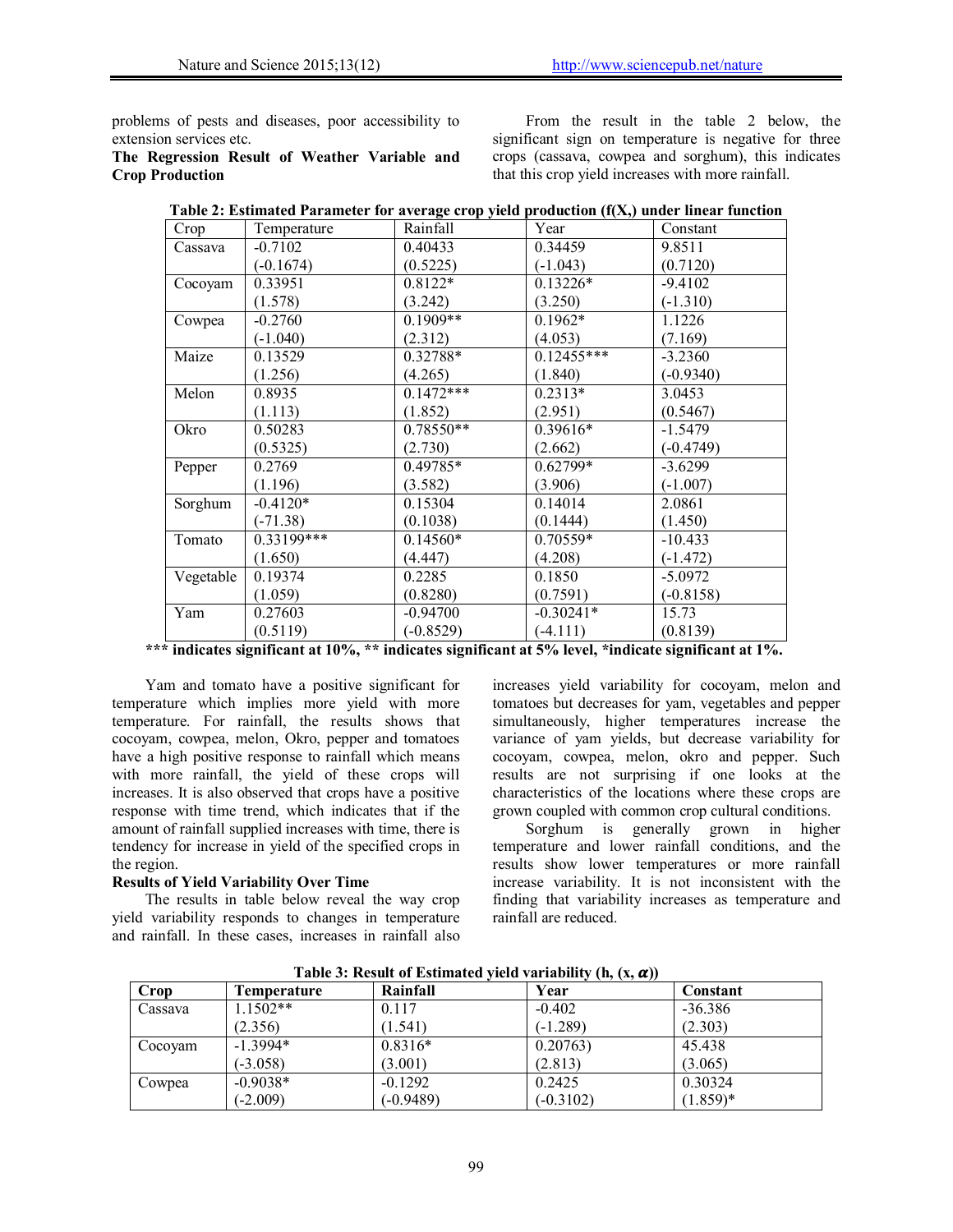| <b>Crop</b> | Temperature | Rainfall    | Year        | Constant    |
|-------------|-------------|-------------|-------------|-------------|
| Maize       | $-0.2652$   | $-0.1522$   | $-0.8573*$  | 0.85443     |
|             | $(-0.8661)$ | $(-1.061)$  | (3.014)     | (0.8666)    |
| Melon       | $-0.2204*$  | $0.1048*$   | 0.1728      | 0.71184     |
|             | $(-0.2952)$ | (2.086)     | (0.8230)    | (1.912)     |
| Okro        | $-0.7232**$ | 0.11899     | 0.74088     | 2.2500      |
|             | $(-1.916)$  | (0.7147)    | (0.9683)    | (1.682)     |
| Pepper      | $-0.11687$  | $-0.15855*$ | $-0.79846$  | $4.1166*$   |
|             | $(-2.385)$  | $(-2.302)$  | $(-0.9897)$ | (2.379)     |
| Sorghum     | $-0.65024$  | $-0.72089$  | 0.7208      | 2.2407      |
|             | $(-0.2844)$ | $(-0.2510)$ | $(-0.1266)$ | (0.3901)    |
| Tomato      | $-0.11493$  | 0.51878*    | $0.24552*$  | $-0.13923$  |
|             | $(-0.9143)$ | (2.497)     | (1.974)     | $(-0.3456)$ |
| Vegetable   | $-0.49283*$ | $-0.7497*$  | $-0.63607*$ | $17.695*$   |
|             | $(-3.052)$  | $(-2.949)$  | $(-2.909)$  | (3.061)     |
| Yam         | $-4.8763*$  | $-0.57300*$ | $-0.54874*$ | 172.18*     |
|             | $(-2.82)$   | $(-2.379)$  | $(-2.6841)$ | (2.799)     |

\*\*indicates significant at 5% while \* indicates significant at 1% level.

#### **Crop Yield Production Function Estimates**

The sign on rainfall is positive for all crops and is negative on temperature. This indicates that crop yields increase with more rainfall and decrease with higher temperatures, holding acreage constant and after controlling for a deterministic time trend that may serve as a proxy for the non-stochastic portion of the advance of agricultural technology.

Higher temperatures positively affect sorghum yields (Cobb-Douglas estimate insignificant). The coefficients on the deterministic time trend are positive and significant as expected for all crops, except the Cobb-Douglas estimates for sorghum and cassava. This may come from the tendency of Cobb-Douglas functional forms to pick up curvature because they are nonlinear over a wide range of parameter values, and may indicate a declining rate of increase in the effect of technology on yield rather than an actual negative impact of technology.

The coefficients for rainfall and temperature can be converted to elasticities by multiplying by sample average climate and dividing by average yield. Elasticities for the other crops are mixed, with uniformly high elasticities being measured for both rainfall and temperature on sorghum.

### **Regression of Production practices for Insure and Uninsured Farmers**

When considering the result above, it is observed that for the insured farmers, value of assets owned by the farmer and the labour employed on the farm was significant. It is also observed that output obtained by the farmer is directly influenced by the input exerted. Likewise, the value of fertilizer also has a significant impact on crop production among the insured farmer.

All other variables included have a significant influence on crop production by an insured farmer

except the use of agro chemical, value of seed and expenditure incurred on adaptation techniques adopted. Some of the included explanatory variable like value of expenditure incurred on adaptation technique, the value of seeds, fertilizer, and value of labour use were significant for the uninsured farmer. This implies that they exert a great impact or influence on the level of production achieved by the uninsured famer.

The pooled result shows that the value of seed used for planting, labour, the value of expenditure on adaptation technique, use of fertilizer and the holding of insurance policy were significant. The result shows that they contribute positively to the output of farmer but at a different rate. It is also observed that agrochemical used is not found to be significant in any of the results specified.

The  $R^2$  indicated the proportion of the variation in output of both insured and uninsured farmers. An  $\mathbb{R}^2$ value of 93.52% was obtained for the specified function of the insured farmer as compare to 84.38% of the uninsured farmer and 90.66%  $R^2$  was obtained for the pooled result of the two groups of farmers. The adjusted  $R^2$  value was obtained to allow comparison the  $R<sup>2</sup>$  value of the different result obtained from each group of farmers. The efficiency of the result used can be generated among the farmers group from the pooled result. As it is known that the higher the efficiency, the more efficient the farmer is. This study use the sign of the parameter estimate of the dummy variable in the pooled result to measure the efficiency of resources used between the farmers group. The sign of the dummy reveal a positive sign coefficient which indicates that the efficiency moves toward the insured farmer which has the largest integer of coded variables, where a negative coefficient measure tends towards the uninsured farmer. The negative sign of the coefficient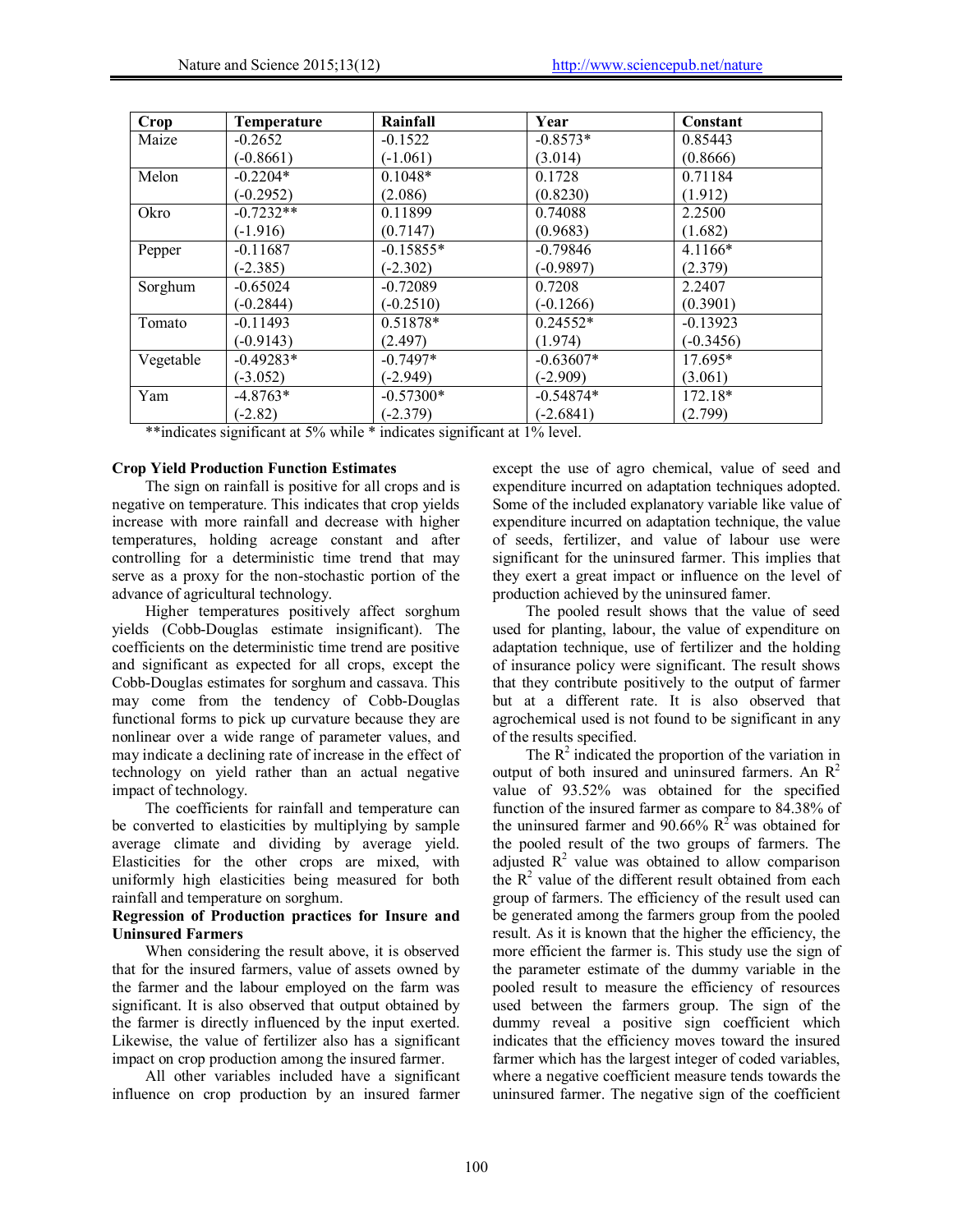in this result shows that uninsured farmers were more efficient in resource use than the insured farmers. But it is noted that insurance policy have no significant relationship between insured farmer and the crop output obtained. Therefore insurance decision does not guarantee higher output level of crop productivity.

| Variable                         | Insured    | Uninsured    | Pooled Result |
|----------------------------------|------------|--------------|---------------|
|                                  | 3.4167     | 9.096        | 5.1724        |
| Constant                         | (2.60)     | (11.18)      | (12.72)       |
|                                  | 0.886      | $0.760*$     | $0.1569*$     |
| Value of Seed $(X1)$             | (0.84)     | (5.51)       | (3.38)        |
|                                  | $0.0982*$  | $5.4X10^{4}$ | 0.049         |
| Capital Borrowed or Used (X2)    | (4.94)     | (0.98)       | (0.972)       |
|                                  | $0.0550*$  | $0.875*$     | $0.1842*$     |
| Fertilizer $(X3)$                | (2.04)     | (4.78)       | (2.661)       |
|                                  | $0.1316*$  | 0.121        | $0.4855**$    |
| Farm Size (X4)                   | (3.41)     | (0.61)       | (1.814)       |
|                                  | $0.0374**$ | $0.881*$     | $0.1275*$     |
| Labor $(X5)$                     | (1.94)     | (2.78)       | (2.331)       |
|                                  | 0.727      | 0.374        | 0.0815        |
| Agro-chemical used $(X6)$        | (0.40)     | (0.84)       | (0.381)       |
|                                  | $0.1072*$  | 0.743        | 0.0641        |
| Value of farm Asset $(X7)$       | (5.96)     | (0.24)       | (0.287)       |
|                                  | 0.136      | $0.875*$     | $0.0537*$     |
| EXP on Adaptation Technique (X8) | (0.671)    | (2.29)       | (5.180)       |
|                                  |            |              | $0.4866*$     |
| Dummy Variable                   |            |              | (1.87)        |
| $R^2$                            | 0.9352     | 0.8438       | 0.9066        |
| $R^{-2}$ (adjusted)              | 0.9293     | 0.9007       | 0.6416        |

|  |  |  |  | Table 4: Result of production practices by insured and uninsured farmers |
|--|--|--|--|--------------------------------------------------------------------------|
|--|--|--|--|--------------------------------------------------------------------------|

\*\*indicates significant at 10% while \* indicates significant at 5% level.

Apart from the fact that insured farmers embraced modern Farming practices, possibly because of their accessibility to farm credit, their farm output does not make them better farmers than the uninsured farmers. The operation of agricultural insurance should not be limited to climatic variability but the government should complement their operations by making farm inputs readily accessible to farmers and that farmers are enlightened about their use. There are times when many of the Farm input are scarce and difficult to obtain in the open market. As a result of these problems, it may be difficult for an average peasant farmer to safeguard the correct use of these inputs that are time and quality specific for best performance.

The impact of insurance is worthy to be noted here because this study reveals that it does not contribute substantially to farm output. Even among the insured farmers that used more of input, it actually contributed negatively to farm output. The two groups of farmers sampled for this study operate in a similar and contiguous area and they displayed some striking differences in their farm operations. The insured farmers are more commercially oriented in the choice of their enterprise combinations and in the inputs they used on the farm. They used more modern farm inputs and choose enterprises that are more market oriented than the uninsured farmers. However, the uninsured farmers are found to be more productive and efficient in the use of their farm inputs.

The majority of the Osun state farmers are illiterate and with large scale poverty they have little knowledge about an insurance markets. It is on the basis of this understanding that farmers are encouraged to patronize agricultural insurance and with the assurance that it will increase their accessibility to a range of farm inputs and a further help to share the burden of risks so that they would still meet their basic obligations.

#### **Crop Insurance Payout Estimation**

Equations Frequently Used As A Simple Insurance Scheme (Ray 1967; Hazell Et Al. 1986; Abbaspour 1994) were used for the module for the crop insurance payout estimation to simulate the crop insurance payout in a prefecture. The insurance payout in the *i*th prefecture

in *j*th year, Payout*i*, *j*, is given by the functions of the insured yield loss, *Yi*, *j*, insured acreage of crops, Area *i*, *j*, and price of crop, as follows: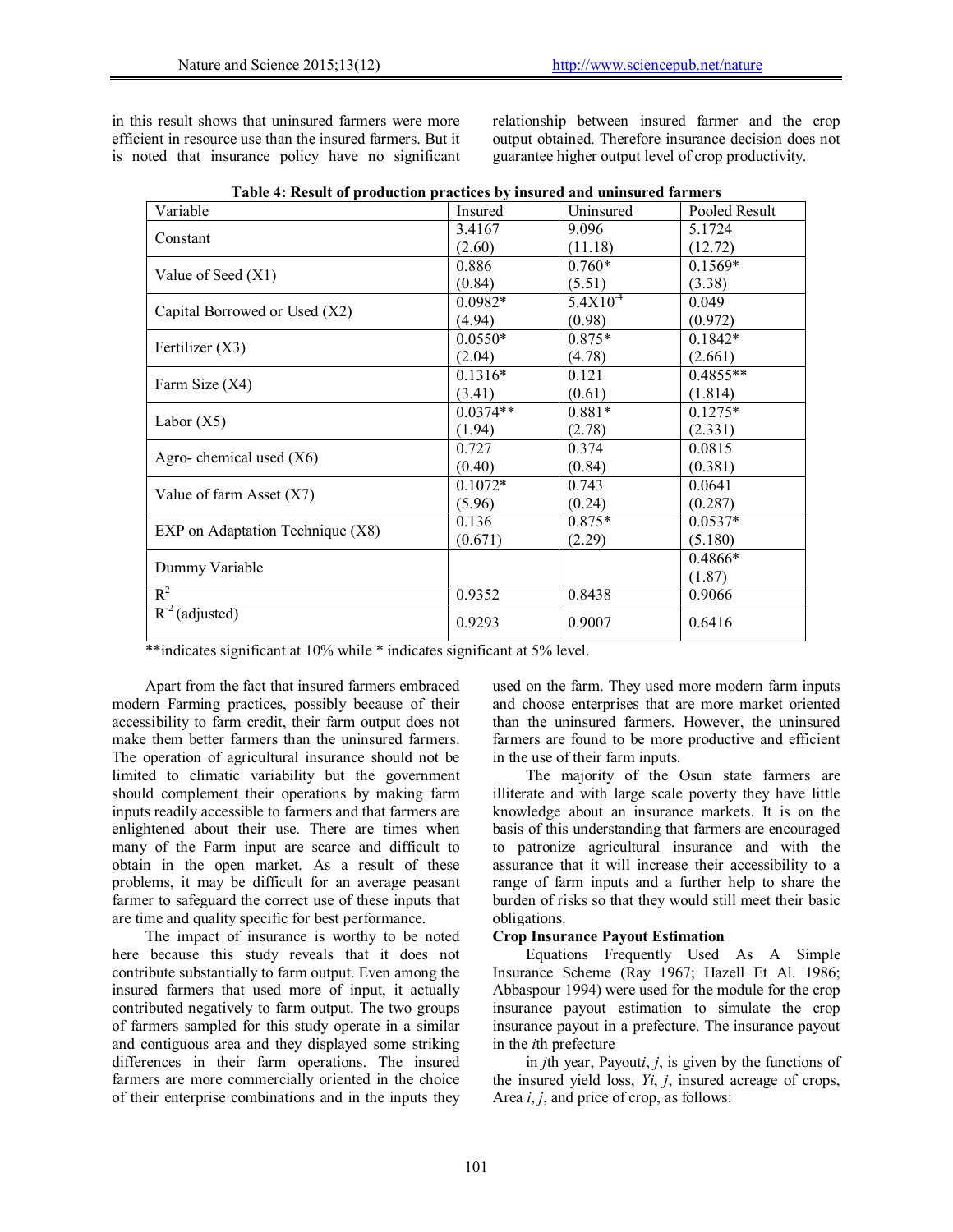$$
Payout_{i,j} = \nabla Y_{i,j} \times Area_{i,j} \times P\_crop
$$

On the other hand, the insured yield loss, *Yi*, *j*, is given by

$$
Y_{i,j} = \boldsymbol{\phi} \, \overline{Y} \boldsymbol{i} \, \, \frac{Y_{i,j}}{\| \mathbf{f} \, \, \mathbf{f} \, \mathbf{f}_{i,j} < \boldsymbol{\phi} \, \overline{Y} \boldsymbol{i}
$$

$$
\nabla^{Y_{i,j}}=0
$$
, if  $Y_{i,j} \ge \phi \overline{Y}i$ , Area= production / yield  
Where  $Y_{i,j}$  is the yield in a given year,  $\overline{Y}i$  is the  
standard yield, and  $\phi$  is the insurance coverage.

| l able 5: estimated Crop insurance payout |             |          |        |          |        |         |       |       |        |        |           |
|-------------------------------------------|-------------|----------|--------|----------|--------|---------|-------|-------|--------|--------|-----------|
| Year                                      | Cassava (N) | Yam      | Maize  | Sorghum  | Cowpea | Cocoyam | Melon | Okro  | Pepper | Tomato | Vegetable |
|                                           |             | (M)      | (M)    | (M)      | (M)    | (M)     | (M)   | (M)   | (M)    | (M)    | (M)       |
| year                                      | Cassava     | Yam      | Maize  | Sorghum  | Cowpea | Cocoyam | Melon | Okro  | pepper | Tomato | Vegetable |
| 1990                                      | 39900       | 56000    | 720    | 1425     | 2040   | 10200   | 1260  | 225   | 2600   | 2900   | 4425      |
| 1991                                      | 63000       | 201600   | 1200   | 300      | 3960   | 3660    | 1540  | 4050  | 8450   | 4750   | 2075      |
| 1992                                      | 40950       | 152800   | 1040   | 1275     | 1680   | 720     | 2800  | 2160  | 1820   | 3950   | 925       |
| 1993                                      | 1400        | 222400   | 1840   | 1950     | 2880   | 3840    | 140   | 810   | 4225   | 2150   | 475       |
| 1994                                      | 10185       | 172000   | 1840   | 1425     | 2520   | 8160    | 2940  | 6075  | 715    | 15800  | 1525      |
| 1995                                      | 57400       | 104800   | 720    | 1875     | 4560   | 1080    | 9660  | 3960  | 1365   | 10350  | 750       |
| 1996                                      | 30100       | $\Omega$ | 1280   | 3375     | 3240   | 8400    | 10080 | 315   | 4225   | 1550   | 2550      |
| 1997                                      | 78400       | 103600   | 720    | 75       | 2040   | 11460   | 140   | 1800  | 2470   | 3150   | 3100      |
| 1998 1998                                 | 37100       | 55200    | 1600   | 75       | 1320   | 10920   | 3360  | 1260  | 1170   | 450    | 250       |
| 1999                                      | 81200       | 36000    | 1520   | 750      | 480    | 3420    | 560   | 810   | 325    | 1250   | 1200      |
| 2000                                      | 65450       | 114400   | 480    | 1275     | 360    | 1200    | 840   | 360   | 1105   | 1550   | 2150      |
| 2001                                      | 14350       | 11600    | 640    | 150      | 240    | 4020    | 140   | 315   | 975    | 150    | 4925      |
| 2002                                      | 66500       | 65200    | 720    | 150      | 240    | 3660    | 840   | 1260  | 260    | 3750   | 550       |
| 2003                                      | 14000       | 6000     | 80     | 225      | 1680   | 2580    | 840   | 630   | 325    | 250    | 1050      |
| 2004                                      | 50400       | 58000    | 3280   | 1575     | 720    | 25980   | 840   | 2970  | 1105   | 4000   | 725       |
| 2005                                      | 1400        | 35200    | 2080   | 5700     | 600    | 240     | 3360  | 2125  | 390    | 4500   | 1525      |
| 2006                                      | 9450        | 90000    | 3200   | 8775     | 1320   | 18060   | 840   | 4950  | 6110   | 9200   | 3025      |
| 2007                                      | 27650       | 187600   | 3680   | 300      | 960    | 10800   | 1960  | 1215  | 5005   | 900    | 1975      |
| 2008                                      | 11900       | 193200   | 2080   | 4800     | 1800   | 11280   | 13580 | 1890  | 3770   | 2400   | 1800      |
| 2009                                      | 12250       | 35600    | 17200  | 2175     | 2040   | 1020    | 10500 | 1170  | 5265   | 3000   | 2100      |
| 2010                                      | 30240       | 410400   | 22080  | $\theta$ | 7320   | 19320   | 9240  | 3825  | 15015  | 12550  | 4350      |
| 2011                                      | 33250       | 4230500  | 320543 | 67800    | 5430   | 22750   | 9754  | 6540  | 15960  | 15500  | 4357      |
| 2012                                      | 16740       | 195000   | 43980  | 75500    | 5500   | 23700   | 9800  | 67900 | 16700  | 16500  | 4500      |
| 2013                                      | 27020       | 170720   | 26035  | 48500    | 82650  | 4032    | 3575  | 27650 | 950    | 750    | 4150      |
| 2014                                      | 29435       | 180120   | 28900  | 17000    | 43500  | 3285    | 12100 | 3450  | 11200  | 10340  | 1680      |

**Table 5: Estimated Crop insurance payout**

This crop insurance program is designed with the assumption that all farmers must participate. An objective of the program is to establish full participation by farmers (Yamauchi 1986). With this consideration, we used the total planted acreage as the insured acreage. The more the crop yield loss to climate change indices, the more the insurance payout which will help the farmer to get back to business. The insurance coverage varies depending on the prefecture and ranges from 0.7 to 1.0 in the National Agricultural Insurance Association (NAIA) insurance program (NAIA 2004).

For simplification herein, we took the value of 1.0 for all prefectures. There were three difficult issues for simulating the crop insurance payout: (i) the standard yield, (ii) the insured acreage of crops, and (iii) the price of crop.

In the insurance program, the standard yield is defined as the yield trend curve assuming normal weather conditions. The standard yield for a prefecture is calculated by the nonparametric regression method that uses the climate indices and the number of years as the explanatory variables (MAFF 1998). The calculated standard yield of a prefecture is broken into the municipalities with due consideration of their yield histories. However, because the future climate dataset for this study we used a simple method for calculating the standard yield instead of the existing method. The second issue is the insured acreage of crops. We were compelled to use the current values of planted acreage for the future period, although we believe that the planted acreage changes year by year as a result of the change in price under future conditions of demand and supply.

The third issue is the price of crops. Price is affected by economic factors, that is, demand and supply, including exports and imports; thus, the price in the future is perhaps unequal to the current one. However, we are compelled to use the mean price of crops. Our future projection of the crops insurance payout had the limitations mentioned above for the treatments of future economic factors (i.e., planted acreage and price). In future studies, the inclusion of applied general equilibrium models will help develop a framework and achieve a more realistic simulation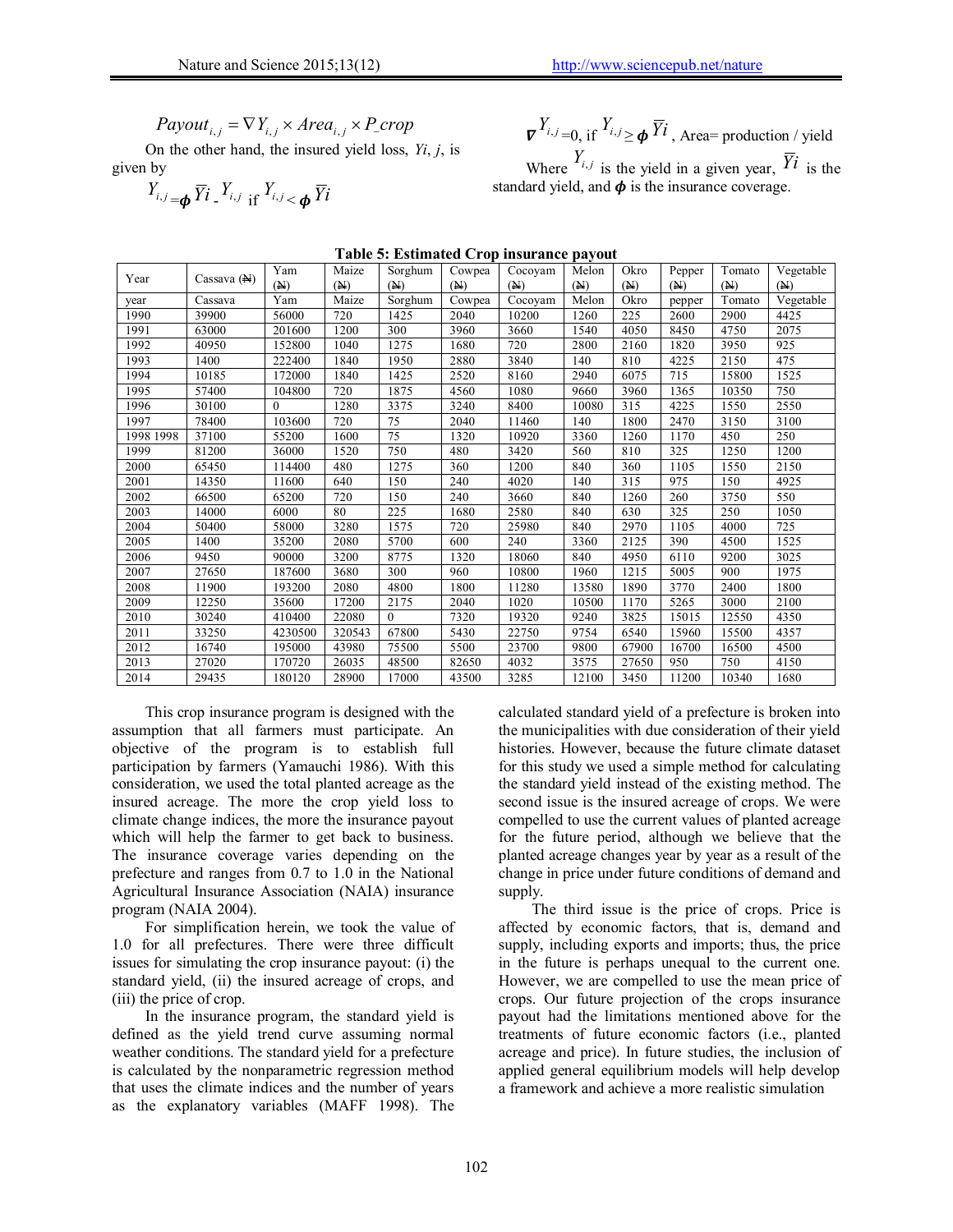### **Conclusion**

The results are found to be different by crops. For examples like maize, vegetables, tomatoes, melon and pepper, high temperature are found to have positive effects on yield levels and variability. More rainfall causes more yields to these crops while decreasing yield variance. As a result of yield variability due to loss through weather variability an analysis of crop insurance to mitigate the risk suggest that the insured farmers supposed to generate more output greater net profit by the assistance of an insurance cover to reduce risk. It is observed that most of the insured farmers do not take an insurance cover to bear losses but as a pre-requisite to obtain financial assistance from a financial institution and in clear sense, most of the farmers do not have a direct access to their insurer. There has not been any evidence of adequate and prompt payment of insurance payout of any crop yield loss incurred by the insured farmers in the study area.

## **Recommendation**

Based on the information obtained through this study, the following recommendation is inevitable for a greater crop yield response despite the incidence of weather variability and its risk.

i. The government should understand that there is a great loss of crop yield as a result of weather variability and should help the crop farmers with effective adaptation strategies like providing irrigation facilities to cope with the challenges of inadequate rainfall

ii. The Nigerian Agricultural Insurance Corporation should restructured their policies and used the simple crop insurance payout techniques employed in this study to assist farmers to cope with the challenges of climate change and help those that are badly affected to get back to business

iii. In order to achieve the agenda of adequate food security, the government should provide incentives and financial assistance to farmers in order to eliminate the extortion of farmers by the financial institution.

iv. Apart from this insurance planned adaptation strategies, the extension agent should also help farmers with vital information on improved seed, planting dates, improved technologies and help provide markets during surplus harvest seasons to minimize loss of crop produce.

v. The farmers should also embrace the modern method of crop productions practices introduced to them by the extension agent and ignore their traditional ways of farming in other to get ahead of their so-called insufficiencies in production practices.

## **References**

- 1. Abbaspour, C. K., (1994): Bayesian risk methodology for crop insurancedecisions. *Agric. For. meteor.,* **7**1**,** 297–314.
- 2. Adger, W.N., Huq, S., Brown, K., Conway, D., Hulme, M. (2002): Adaptation to climate change: setting the agenda for development policy and research, Tyndall Centre for Climate Change Research Working Paper *16*.
- 3. Allen, K. (2003*):* Vulnerability reduction and the community – based Approach, in Pelling (ed). Natural Disasters and Development in a Globalizing World, 170 – 184.
- 4. Amthor, J.S. (2001): Effects of Atmospheric CO2 Concentration on Wheat Yield: Review of Results from Experiments Using Various Approaches to Control CO2 Concentration. *Field Crops Research* 73: 1-34.
- 5. Arakawa, A., and W. H. Schubert, (1974): Interaction of a cumuluscloud ensemble with the large-scale environment, Part I. *J. Atmos. Sci.,*  **31,** 674–701.
- 6. Awosika, L.F. (1992): Coastal erosion in West Africa: causes, effects and response options. Paper presented at International Convention on Rational use of the Coastal Zon Bordeaux, France.
- 7. Awosika, L.F., French, G.T., Nichollas, R.T., Ibe, C.E. (1992): The Impacts of Sea-level rise on the coastline of Nigeria. In O'Callahan, J (eds). Global climate change and the rising challenge of the sea. Proceedings of the IPCC workshop at Mangarita Island, Venezuela, 9-13.
- 8. March. National Oceanic and Atmospheric Administration, Silver Spring, MD, USA, 690.
- 9. Ayinde O.E (2011). Effect of climate change on agricultural productivity in Nigeria: Journal of human economy 35(3) page 189-194.
- 10. Baker, J. T., L. H. Allen, and K. J. Boote, (1990): Growth and yield responses of rice to carbondioxide concentration. *J. Agric. Sci.,* **115,** 313– 320.
- 11. Baldocchi, D., and S. Wong. (2006): *An Assessment of the Impacts of Future CO2 and Climate on Californian Agriculture*. CEC-500- 2005-187-SF. Sacramento, CA: California Climate Change Center.
- 12. Carbone, G.J., W. Kiechle, C. Locke, L.O. Mearns, L. McDaniel, and M.W. Downton. (2003): Responses of Soybean and Sorghum to Varying Spatial Scales of Climate Change Scenarios in the Southeastern United States.‖ *Climatic Change* 60:73–98.
- 13. Cavero, J., R.E. Plant, C. Shennan, J.R. Williams, J.R. Kiniry, and V.W. Benson. (1998): Application of EPIC Model to Nitrogen Cycling